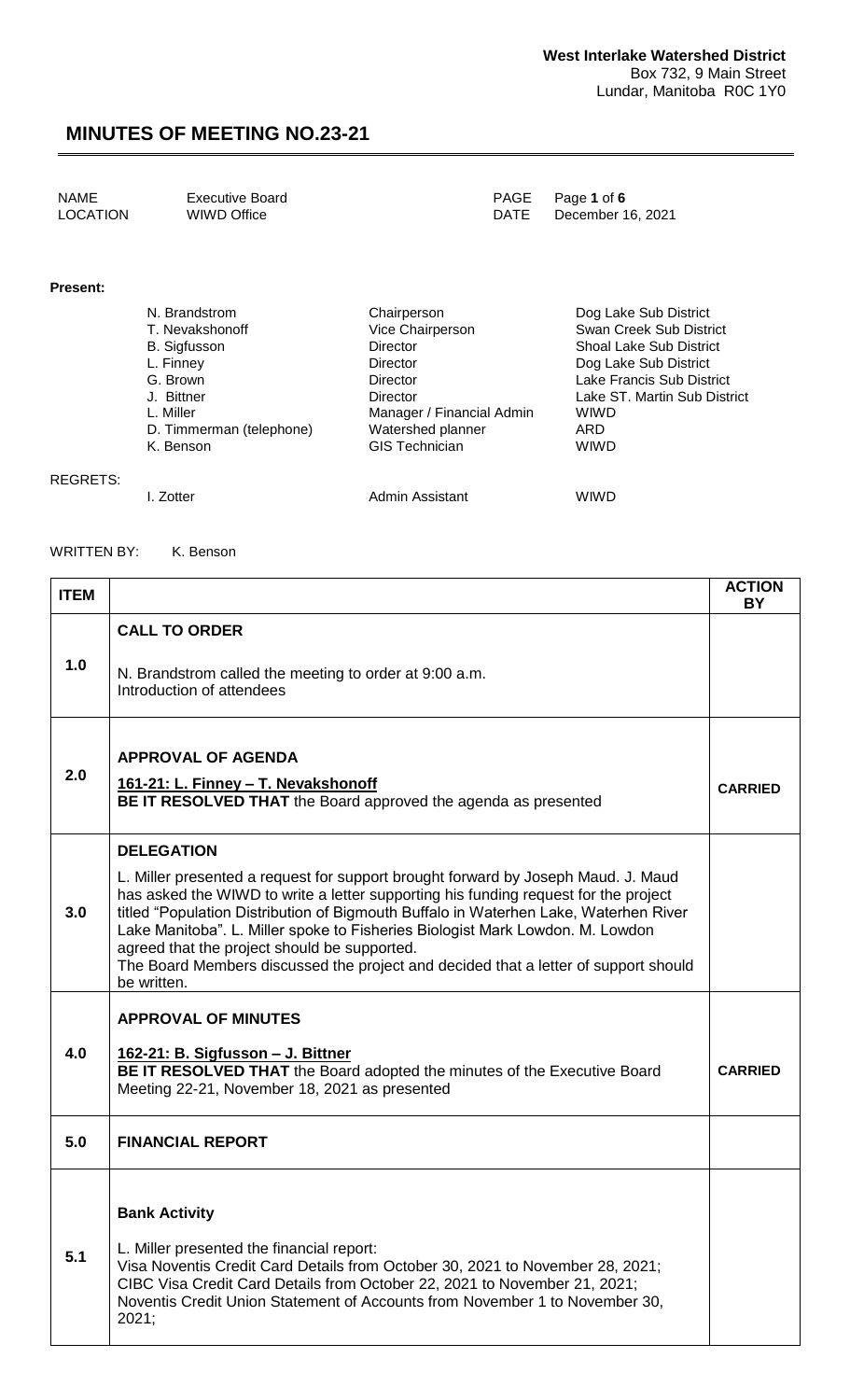| <b>NAME</b><br>LOCATION | <b>Executive Board</b><br>WIWD Office                                                                                                                                                                                                                                                                                                                                                                                                                                                                                                                                                                                                                                                                                                                                                                                           | PAGE<br>DATE | Page 2 of 6<br>December 16, 2021 |                |
|-------------------------|---------------------------------------------------------------------------------------------------------------------------------------------------------------------------------------------------------------------------------------------------------------------------------------------------------------------------------------------------------------------------------------------------------------------------------------------------------------------------------------------------------------------------------------------------------------------------------------------------------------------------------------------------------------------------------------------------------------------------------------------------------------------------------------------------------------------------------|--------------|----------------------------------|----------------|
|                         | Account Reconciliation Summary Report from November 1 to November 30, 2021<br>Bank Account Transactions Report from November 18, 2021 to December 14, 2021;<br>Comparative Income Statement - YTD from April 1, 2020 to December 14, 2021.<br>2021-2022 Interim Financial Report April 1- October 31, 2021<br>163-21: L. Finney- J. Bittner<br><b>BE IT RESOLVED THAT</b> the Board approved the expenses of \$123,691.95 (cheques<br>#594, 596-603, 604 VOID, 605-614, 615 VOID, 616-626);<br>Visa Noventis Credit Card Details from October 30, 2021 to November 28, 2021;<br>CIBC Visa Credit Card Details from October 22, 2021 to November 21, 2021;<br>Noventis Credit Union Statement of Accounts from November 1 to November 30,<br>2021;<br>Account Reconciliation Summary Report from November 1 to November 30, 2021 |              |                                  | <b>CARRIED</b> |
|                         | Bank Account Transactions Report from November 18, 2021 to December 14, 2021;<br>Comparative Income Statement - YTD from April 1, 2020 to December 14, 2021.<br>2021-2022 Interim Financial Report April 1- October 31, 2021                                                                                                                                                                                                                                                                                                                                                                                                                                                                                                                                                                                                    |              |                                  |                |
| 6.0                     | <b>SUB DISTRICT RECOMMENDATIONS</b><br>No updates at this time                                                                                                                                                                                                                                                                                                                                                                                                                                                                                                                                                                                                                                                                                                                                                                  |              |                                  |                |
| 7.0                     | <b>OLD BUSINESS</b>                                                                                                                                                                                                                                                                                                                                                                                                                                                                                                                                                                                                                                                                                                                                                                                                             |              |                                  |                |
| 7.1                     | Southwest Interlake Integrated Watershed Management plan (IWMP)<br>No updates at this time.                                                                                                                                                                                                                                                                                                                                                                                                                                                                                                                                                                                                                                                                                                                                     |              |                                  |                |
| 7.2                     | <b>Northwest Interlake IWMP</b><br>No updates at this time.                                                                                                                                                                                                                                                                                                                                                                                                                                                                                                                                                                                                                                                                                                                                                                     |              |                                  |                |
| 7.3                     | <b>Siglunes Project</b><br>A meeting with stakeholders will be scheduled in 2022.                                                                                                                                                                                                                                                                                                                                                                                                                                                                                                                                                                                                                                                                                                                                               |              |                                  |                |
| 7.4                     | <b>Policy</b><br>Tabled                                                                                                                                                                                                                                                                                                                                                                                                                                                                                                                                                                                                                                                                                                                                                                                                         |              |                                  |                |
| 7.5                     | <b>Conservation Trust 2021</b><br>L. Miller presented the update.<br>All funds for the Conservation Trust have been allocated. Projects are currently being<br>paid out. All projects in the Conservation Trust will be transferred to GROW for the final<br>years of funding.                                                                                                                                                                                                                                                                                                                                                                                                                                                                                                                                                  |              |                                  |                |
| 7.6                     | <b>GRowing Outcomes in Watershed (GROW)</b><br>L. Miller presented the update.<br>The GROW report is due by March 31, 2022. The WIWD has received many inquiries<br>about the Cover Crop/ Polycropping program, we are expecting a large increase in<br>applications for the 2022-2023 term.                                                                                                                                                                                                                                                                                                                                                                                                                                                                                                                                    |              |                                  |                |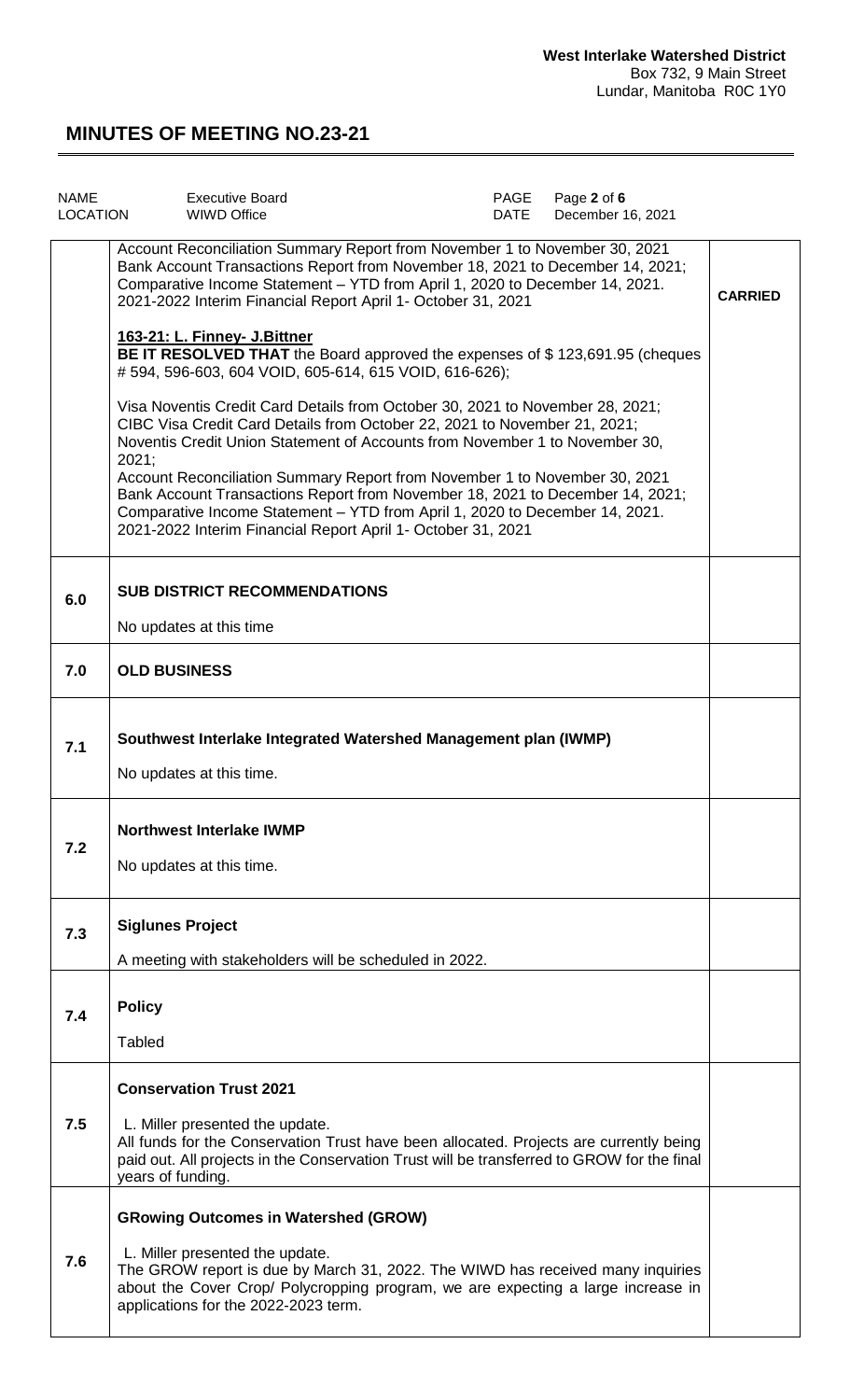| <b>NAME</b><br><b>LOCATION</b> | <b>Executive Board</b><br><b>WIWD Office</b>                                                                                                                                                                                                                                                                                                                                                                                                                                                       | PAGE<br>DATE | Page 3 of 6<br>December 16, 2021 |  |
|--------------------------------|----------------------------------------------------------------------------------------------------------------------------------------------------------------------------------------------------------------------------------------------------------------------------------------------------------------------------------------------------------------------------------------------------------------------------------------------------------------------------------------------------|--------------|----------------------------------|--|
|                                | L. Miller attended a MAW meeting where all watershed districts discussed purchasing a<br>\$10,000 system that can calculate the seeding rates and seed types needed based on<br>the region and purpose of the crop. This system would be free for the first 5 years of<br>use, and any costs can be funded through GROW.                                                                                                                                                                           |              |                                  |  |
|                                | Both MAW and the other watershed districts expressed interest in the Cover<br>crop/Polycropping program created by the WIWD.                                                                                                                                                                                                                                                                                                                                                                       |              |                                  |  |
|                                | A riparian incentive payment needs to be created by the GROW committee to calculate<br>what incentive payments should be paid at. There is currently one application for<br>riparian enhancement.                                                                                                                                                                                                                                                                                                  |              |                                  |  |
|                                | <b>Ag Action Program / EFP</b>                                                                                                                                                                                                                                                                                                                                                                                                                                                                     |              |                                  |  |
| 7.7                            | The Riparian Area Restoration and Enhancement Projects approved by the Ag Action<br>Program for \$81,550.00 is in progress. The first project located at Burnt Lake is<br>completed. The second project located at Hatchery Drain has to complete the wiring,<br>then the project will be complete.                                                                                                                                                                                                |              |                                  |  |
|                                | <b>MAW Convention</b>                                                                                                                                                                                                                                                                                                                                                                                                                                                                              |              |                                  |  |
| 7.8                            | Question: Should Board Members be paid an hourly wage of \$15.00/hr to attend the<br>MAW Convention.<br>L. Miller stated that the Board Members were not paid before due to lack of funding.<br>Rooms, meals, travel and convention tickets are all covered by the WIWD, all members<br>are given the opportunity to go.<br>D. Timmerman stated that it would depend on funds available, if there is money to give<br>that is fine, but if there is not the board may want to give their own time. |              |                                  |  |
|                                | The Board concluded that they should each individually discuss with their RM to decide<br>who should pay for the remuneration. The decision will be made at a later date.                                                                                                                                                                                                                                                                                                                          |              |                                  |  |
| 7.9                            | <b>Tree Program</b><br>Emails have been sent out to inform applicants if they are approved or not. Those that<br>have not already sent the money they owe have been asked to do so.                                                                                                                                                                                                                                                                                                                |              |                                  |  |
|                                | <b>WIWD Annual General Meeting (AGM)</b>                                                                                                                                                                                                                                                                                                                                                                                                                                                           |              |                                  |  |
| 7.10                           | A letter was addressed to the executive board. After a review of the letter it was<br>decided that the AGM should have had a teleconference or online option for those that<br>could not attend due to the Manitoba Public Health Orders. If requested, a virtual<br>election could be held again to ensure all members can place a vote.                                                                                                                                                          |              |                                  |  |
|                                | <b>Oak Hammock Marsh</b>                                                                                                                                                                                                                                                                                                                                                                                                                                                                           |              |                                  |  |
| 7.11                           | Schools within the WIWD have booked their presentations with Oak Hammock Marsh.<br>The schools signed up currently are Ecole Communautaire Aurele-Lemoine,<br>Eriksdale, Gypsumville, and Alf Cuthbert.                                                                                                                                                                                                                                                                                            |              |                                  |  |
| 7.12                           | <b>Relay Education</b>                                                                                                                                                                                                                                                                                                                                                                                                                                                                             |              |                                  |  |
|                                | No updates at this time.                                                                                                                                                                                                                                                                                                                                                                                                                                                                           |              |                                  |  |
| 7.13                           | Fish and Wildlife Enhancement Fund (FWEF) - Letter of Interest (LOI)                                                                                                                                                                                                                                                                                                                                                                                                                               |              |                                  |  |
|                                | The invitation to submit full applications for the Fish and Wildlife Enhancement Fund<br>(FWEF) Letters of Interest (LOI) for the Spring 2022 intake was sent                                                                                                                                                                                                                                                                                                                                      |              |                                  |  |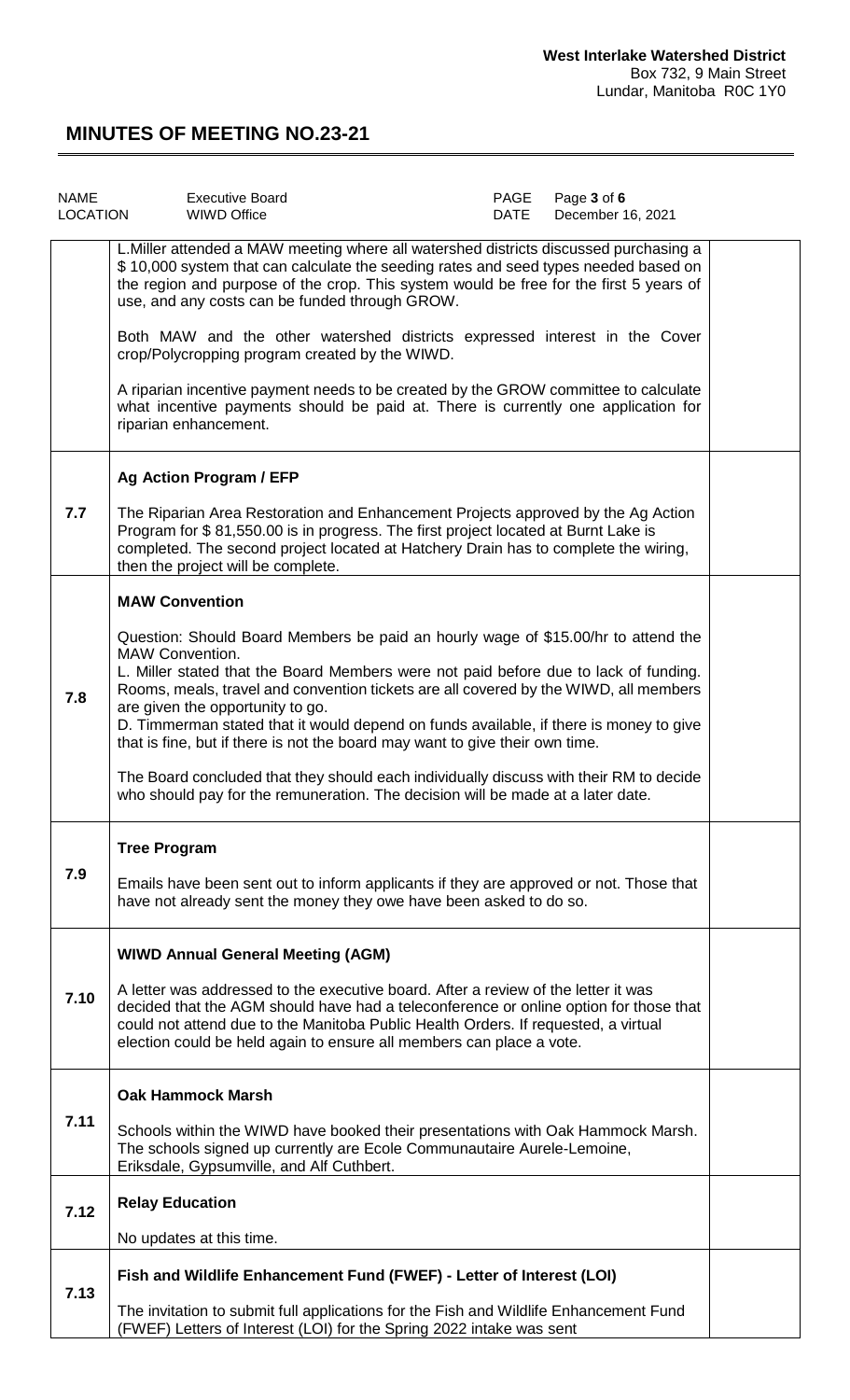| <b>NAME</b><br><b>LOCATION</b> | <b>Executive Board</b><br><b>WIWD Office</b>                                                                                                                                                                                                                                                                                                                                                                                                                                                                                                                                                                 | PAGE<br><b>DATE</b> | Page 4 of 6<br>December 16, 2021 |  |
|--------------------------------|--------------------------------------------------------------------------------------------------------------------------------------------------------------------------------------------------------------------------------------------------------------------------------------------------------------------------------------------------------------------------------------------------------------------------------------------------------------------------------------------------------------------------------------------------------------------------------------------------------------|---------------------|----------------------------------|--|
|                                | The WIWD submitted LOI for the following Projects:<br>1). Beardy Creek Drain Fisheries Assessment. Requested amount - \$17500<br>2). Steep Rock Quarry Fish and Habitat Assessment and Enhancement<br>Recommendations. Requested amount - \$17443<br>3). Nina Lake Walleye Enhancement Project. Requested amount - \$38000<br>The Nina Lake Walleye Enhancement Project was not invited to submit a full<br>application. Both the Beardy Creek Drain Fisheries Assessment and the Steep Rock<br>Quarry Fish and Habitat Assessment and Enhancement Recommendations was<br>invited to submit a full proposal. |                     |                                  |  |
| 7.14                           | <b>VPN - Virtual Private Network</b><br>G. Morden setup a cloud service to host the Network shared at the office, and to be<br>able to access this Network from any other device. It would cost \$7.00 a month per<br>account to access the account from a different location.<br>J. Bittner explained that the internet service Starlink may not be necessary at the<br>office if MTS can fix the issue. J. Bittner is willing to contact MTS on behalf of the<br>WIWD.                                                                                                                                     |                     |                                  |  |
| 8.0                            | <b>NEW BUSINESS</b>                                                                                                                                                                                                                                                                                                                                                                                                                                                                                                                                                                                          |                     |                                  |  |
| 8.1                            | <b>GROW Committee Member</b><br>The GROW committee would like to add another member to their group. It is preferred<br>that the member is a producer, with experience in cropland and livestock. Two<br>producers were suggested. The board would accept either applicant. A final decision<br>will be made once both members have decided if they would like to be considered for<br>the position.                                                                                                                                                                                                          |                     |                                  |  |
| 8.2                            | <b>Share Soil Test Cost</b><br>A producer has made a suggestion to the WIWD. It was suggested that if a farmer<br>participating in the Cover Crop/Polycropping program would like to have more than<br>one field tested that they should share a portion of the cost.<br>The board discussed the costs of the soil samples, and how much additional work<br>time would be spent taking soil samples. L. Miller suggested that the producer pays<br>for both the soil samples and the shipping and the WIWD would cover the cost of<br>employee hours. The board did not make a final decision.               |                     |                                  |  |
| 9.0                            | <b>REPORTS</b>                                                                                                                                                                                                                                                                                                                                                                                                                                                                                                                                                                                               |                     |                                  |  |
| 9.1                            | Chairperson<br>Brief verbal update on the MAW Convention.                                                                                                                                                                                                                                                                                                                                                                                                                                                                                                                                                    |                     |                                  |  |
| 9.2                            | <b>MAW Rep Report</b><br>The MAW convention sold lots of tickets, but there was not as many displays. The<br>next MAW meeting will be held December 20, 2021. During the December 20 <sup>th</sup><br>meeting they will discuss if MAW will pay for their remuneration time during MAW<br>meetings.                                                                                                                                                                                                                                                                                                          |                     |                                  |  |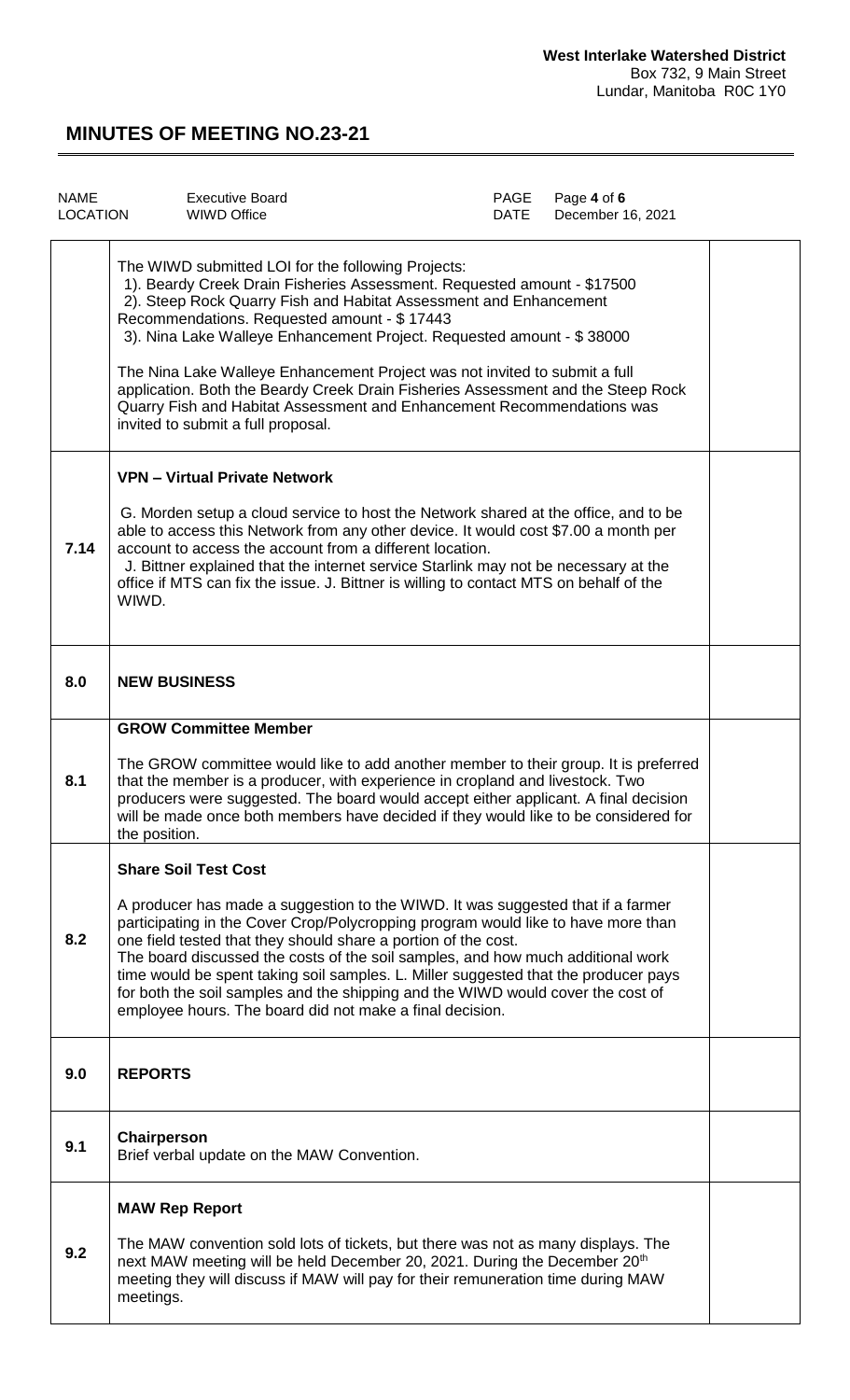| PAGE Page 5 of 6<br>LOCATION<br>WIWD Office<br>DATE December 16, 2021 | NAME | <b>Executive Board</b> |  |  |  |
|-----------------------------------------------------------------------|------|------------------------|--|--|--|
|-----------------------------------------------------------------------|------|------------------------|--|--|--|

| 9.3  | <b>Manager Report</b>                                                                                                                                                                                                                                                                                                                                                                                                                                         |                |
|------|---------------------------------------------------------------------------------------------------------------------------------------------------------------------------------------------------------------------------------------------------------------------------------------------------------------------------------------------------------------------------------------------------------------------------------------------------------------|----------------|
|      | Brief verbal update                                                                                                                                                                                                                                                                                                                                                                                                                                           |                |
| 9.4  | <b>Watershed Planner Report</b><br>D. Timmerman presented the "Watershed Districts and Programs Provincial Update-<br>December 2021" the document is available on file at the WIWD office.<br>D. Timmerman suggested that the board view the National Resources Conservation<br>Service website to view Soil Health Indicators.<br>D. Timmerman also suggested creating a program brochure to send to producers so<br>they can learn about upcoming programs. |                |
| 10.0 | IN CAMERA DISCUSSION<br>N/A                                                                                                                                                                                                                                                                                                                                                                                                                                   |                |
| 11.0 | <b>CORRESPONDENCE</b><br>$\triangleright$ Engagement on the provincial water strategy four virtual sessions January 13 <sup>th</sup><br>, 19 <sup>th</sup> , 25 <sup>th</sup> , and 27 <sup>th</sup> . Emailed to all members December 16, 2021<br>> Invitation to Lake Winnipeg Basin Program Symposium 2022<br>> Lake Manitoba Lake St. Martin Outlet Channels Project Newsletter - November<br>2021 Issue 12                                               |                |
| 12.0 | <b>NEXT MEETING:</b><br><b>January 20, 2022</b><br>9:00 A.M.<br><b>WIWD Office</b>                                                                                                                                                                                                                                                                                                                                                                            |                |
| 13.0 | <b>ADJOURNMENT</b><br>164-21: B. Sigfusson - G. Brown<br>BE IT RESOLVED THAT we adjourn at 11:42 a.m.                                                                                                                                                                                                                                                                                                                                                         | <b>CARRIED</b> |
|      | These minutes are the writer's best interpretation of discussions held during the<br>meeting. Please inform the writer of any noteworthy omissions or errors                                                                                                                                                                                                                                                                                                  |                |
|      |                                                                                                                                                                                                                                                                                                                                                                                                                                                               |                |
|      | <b>Neil Brandstrom, Chairperson</b><br><b>WIWD</b>                                                                                                                                                                                                                                                                                                                                                                                                            |                |